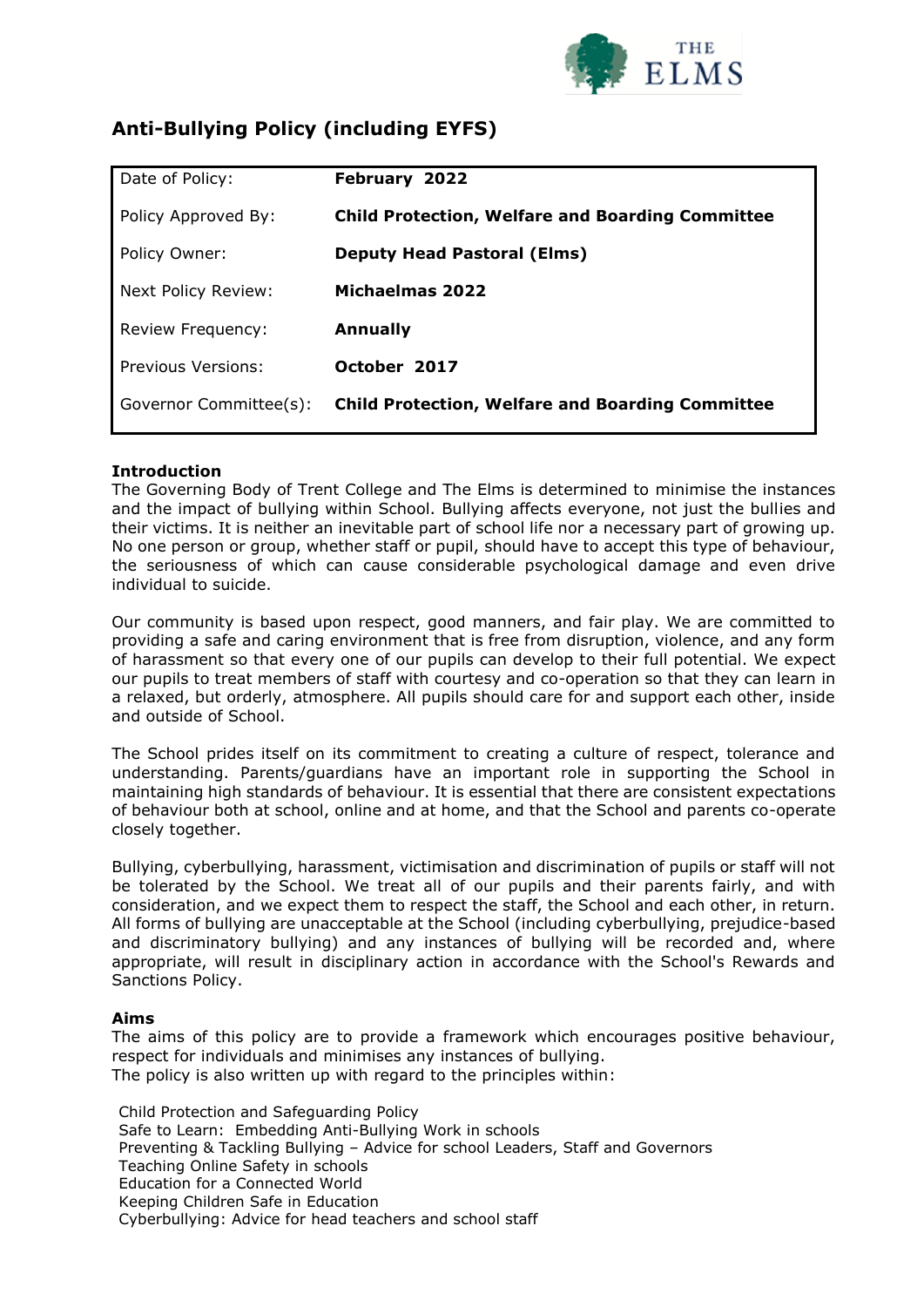And the belief that:

- All pupils have the right to an education free from bullying within a supportive, safe and caring environment.
- All members of staff also have the right to work in an environment free from any harassment or bullying; whether this is from staff, pupils or parents.

## **Definition**

Bullying is behaviour by an individual or group, repeated over time, that intentionally hurts another individual or group either physically or emotionally. Put another way, bullying is the intentional hurting, harming, or humiliating of another person. It may take many forms, including physical (including any threat of or use of violence of any kind), sexual (including the sharing of nudes/semi-nudes), verbal (including cyberbullying via text messages, email, social media, gaming, or other instant messages, and can include the use of images and video), and/or emotional (including by excluding, being sarcastic, name-calling, tormenting or spreading malicious rumours). It can involve manipulating a third party to tease or torment someone, or actions that fall short of direct participation, where someone encourages others to bully, or joins in with laughing at a victim. Bullying is often hidden and subtle. It can also be overt and intimidating, and often involves an imbalance of power between the perpetrator(s) and the victim(s) whether that be a physical, psychological (knowing what upsets someone), or intellectual imbalance, or by the perpetrator(s) having access to the support of a group, or the capacity to socially isolate the victim(s).

Bullying can sometimes amount to peer-on-peer abuse, which is defined as abuse by one or more pupils against another pupil. It can be standalone or as part of wider abuse and can happen both inside and outside of school, and online. Further information about peer-on-peer abuse, including the procedures to follow when an incident on peer-on-peer abuse is reported can be found in the School's Child Protection & Safeguarding Policy.

Bullying is often motivated by prejudice against particular groups and may involve actions or comments regarding a person's race, religion, sex, gender, sexual orientation, special education needs or disabilities (SEND) or certain health conditions, or because of a child's familial circumstances, such as they are adopted, in care or that they have caring responsibilities. Bullying may be motivated by actual differences between children, or perceived differences. For example, bullying can still be homophobic if directed towards a child that is perceived to be gay, whether or not this is the case. Bullying can happen anywhere and at any time and can involve anyone - pupils, other young people, staff, and parents. Where an incident of bullying causes or is likely to cause significant harm to a pupil, the School will follow the procedures set out in the School's Child Protection and Safeguarding Policy.

Further information on some types of bullying:

- 1. VERBAL BULLYING: This may involve name calling, may make use of written notes, emails, or mobile phone messages and/or may include threats of physical violence. Referring to an exchange as 'banter' is unacceptable in an attempt to excuse upset being caused to others.
- 2. PHYSICAL BULLYING: This often consists of deliberate jostling, bumping or shoving and those responsible may easily maintain that it is accidental when detected for the first time. Physical bullying may also involve theft or damage to property. Not all theft or damage is bullying, but bullying occurs where the intention is to create fear and to use power improperly.
- 3. MANIPULATIVE BULLYING (emotional and psychological bullying): This may involve manipulating social networks (including electronic networks) with the intention of excluding, ostracising or marginalising individuals from their friends and normal relationships. Manipulative bullying may also involve the spreading of rumours, posting of electronic images without the other persons consent or malicious accusations.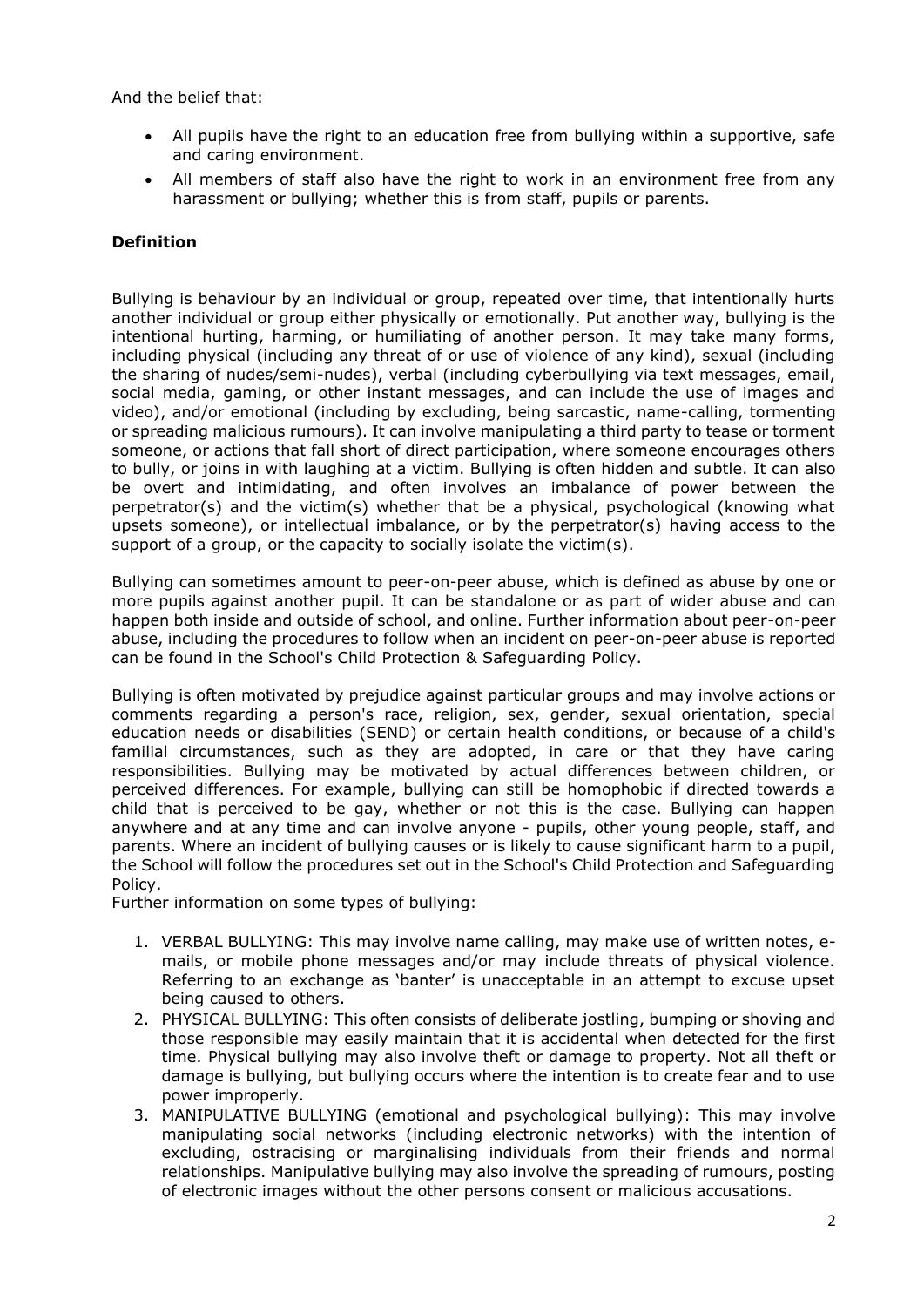- 4. HOMOPHOBIC BULLYING: Homophobic bullying occurs when bullying is motivated by a prejudice, which includes but is not restricted to, lesbian, gay, transgender or bisexual people.
- 5. CYBER-BULLYING: This is the use of information and communications technology, particularly mobile phones, social networking sites and the Internet in general to deliberately upset someone else.
- 6. RACIST BULLYING: The definition of race includes colour, nationality, and ethnic or national origins. The term racist bullying refers to a range of hurtful behaviour, both physical and psychological, that makes a person feel unwelcome, marginalised, excluded, powerless or worthless because of their colour, ethnicity, culture, faith community, national origin or national status.

The school recognises the increased vulnerability to bullying to those with any of the protected characteristics under the Equalities Act. Bullying frequently focuses on individual differences and anything that is implied to be different from the perspective of the instigator. In this respect it undermines the School's ethos of promoting equal opportunities and disregards the teaching of important social and moral principles. Bullying may seize upon aspects of body shape or appearance or focus on parental, cultural or ethnically-based lifestyle choices. It may dwell upon race, religion or nationality. It may also reflect parental lack of awareness and bigotry or neighbourhood feuds. Sexual bullying may involve misogyny or homophobia and focus on alleged sexual attractiveness or lack of it. The school recognises the additional vulnerability of SEND pupils and boarders, in particular junior boarders and is committed to providing them with the necessary care, support and engagement to enable them to flourish.

All pupils should be just as clear about what is expected of them online as offline.

## **Bullying outside school premises**

Teachers have the power to discipline students for misbehaving outside the school premises "to such an extent as is reasonable". This can relate to any bullying incidents occurring anywhere off the school premises, such as on school or public transport, outside the local shops, or in a town.

Staff are expected to act in response to suspected cases of bullying in line with the guidance which follows. Where bullying outside school is reported or witnessed, it should be investigated and acted on. The Head should also consider whether it is appropriate to notify external agencies of the action taken against a pupil. If the misbehaviour could be criminal or poses a serious threat to a member of the public, the police should always be informed.

## **Prevention**

We intend that the ethos of our school will help to instil mutual respect and civilised behaviour and encourage the avoidance of bullying. The school will provide pupils with the opportunity to discuss the topic whenever necessary. In the first half term of the Michaelmas term all pupils are reminded of the actions they should take if they are being bullied or think another pupil is being bullied. There are 'worry boxes' in each classroom where pupils can post any concerns, including those relating to bullying. Assemblies and PSHEE sessions highlight the procedures in place in school as well as addressing the issue of bullying and raising awareness of the need to tackle and eliminate it.

The Assistant Head Junior/Pastoral Assistant will speak to the Year 6 prefects at the start of every term about bullying, how to prevent it and report it, so they too can be vigilant throughout the school especially when completing their duties. The Deputy Head Pastoral meets regularly with the schools Anti-Bullying ambassadors to discuss their responsibilities and to organise events to promote friendship and kindness throughout the school.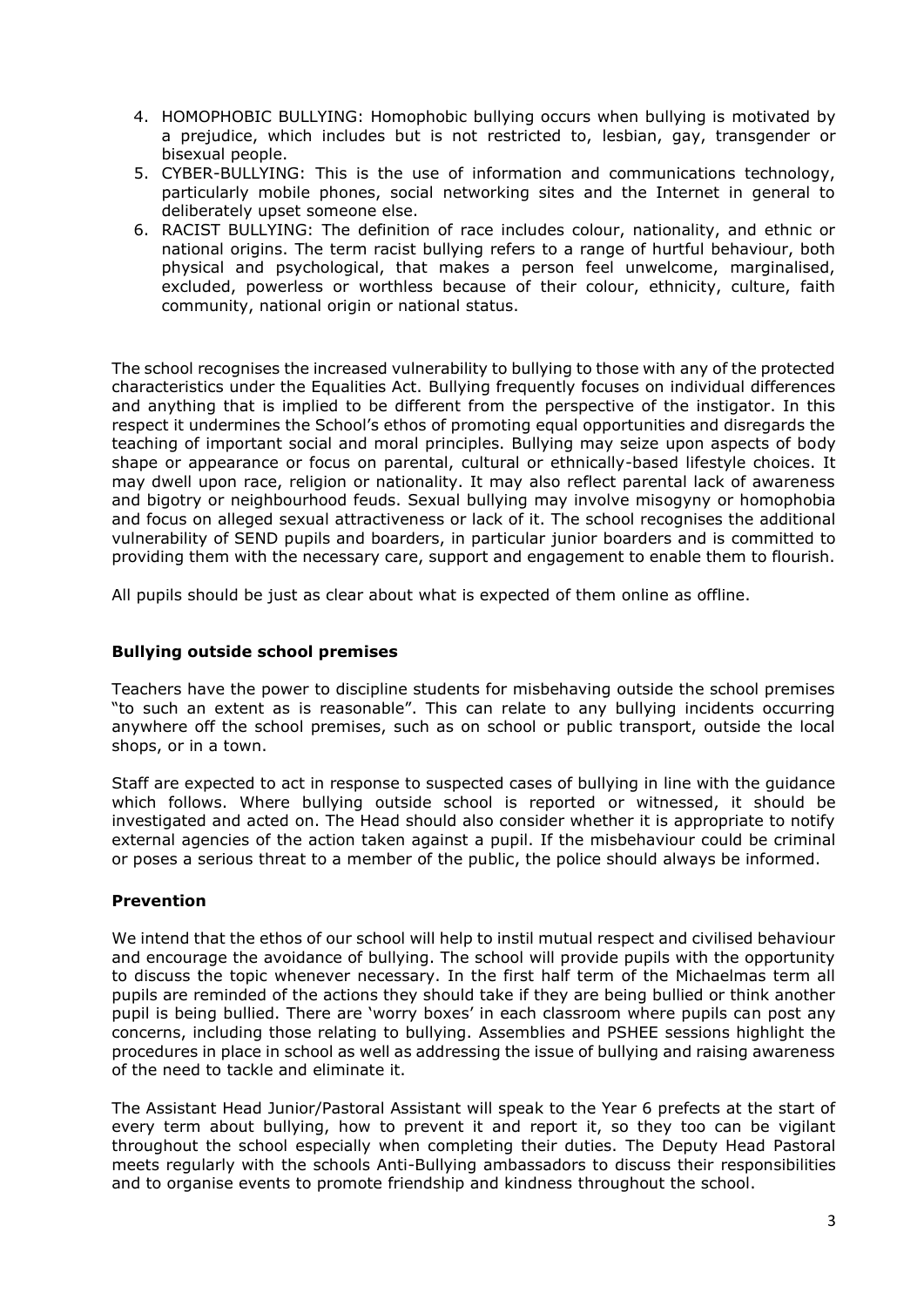Staff awareness is raised through training, meetings and regular review of the policy to ensure that the principles of the school policy are understood, including the reporting and recording procedures. This includes awareness of cyber-bullying.

# **WHAT YOU SHOULD DO IF YOU ARE BEING BULLIED**

#### **For pupils:**

Go straight to a member of staff and discuss the matter in private. Remember your silence is the bully's greatest weapon. If you do not feel you can tell a member of staff then tell a friend, a prefect or your parents/guardian.

- 1. Tell yourself that you do not deserve to be bullied and that it is wrong.
- 2. Be proud of who you are. It is good to be an individual.
- 3. Try not to show the bully that you are upset. A bully thrives on your fear.
- 4. Stay with a group of friends as much as you can.
- 5. Tell yourself that the bully will not feel good about their own behaviour and they need help. By informing a member of staff of the whole background, you can help the bully and yourself.
- 6. Childline offer confidential advice regarding bullying on 08001111

#### **For staff:**

Inform a member of the Elms Leadership Team, who will ensure the matter is treated sensitively and there are no repercussions for the member of staff making the allegation (further detail is given in the Whistleblowing policy). Alternatively, a formal complaint can be made in accordance with the Complaints Policy.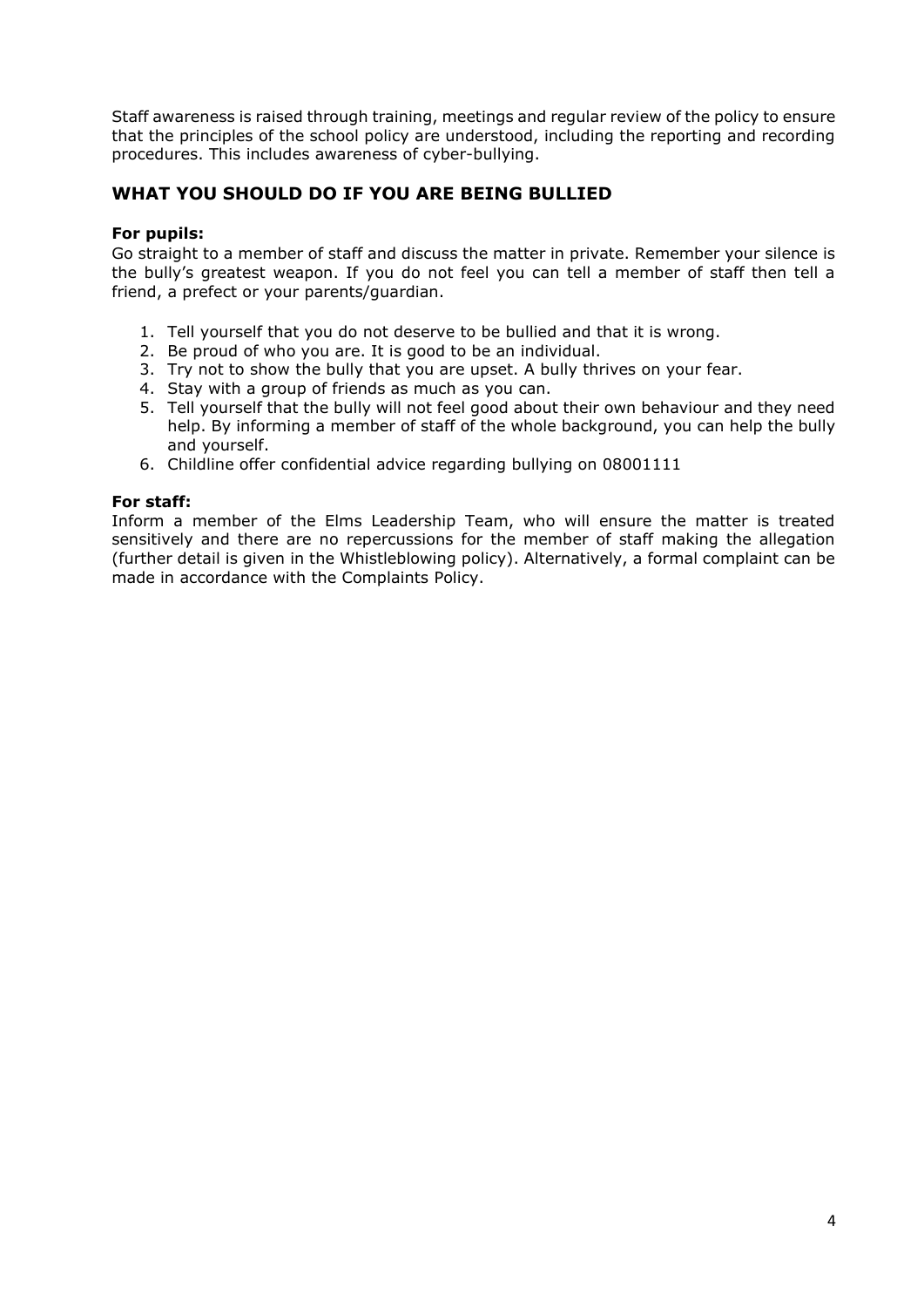# **WHAT YOU SHOULD DO IF YOU KNOW SOMEONE IS BEING BULLIED**

#### **Pupil action:**

Take Action! Tell someone, ideally, a member of staff immediately. If not a member of staff then a Prefect, an Anti-Bullying Ambassador your parents or a friend. Don't be a bystander and let bullying happen to someone else. Tell someone! All staff understand the seriousness of bullying and will provide support.

#### **Staff action:**

Create a school environment characterised by warmth, positive interest and involvement from adults. Monitor and supervise pupil activities to try to ensure that bullying does not occur. Be vigilant and look for any early signs of bullying in your classroom and around the School site, taking into particular consideration those pupils that may be most vulnerable and at risk from bullying. Early signs of bullying may include the sudden deterioration in a pupil's work; spurious illness and erratic attendance; arriving late for lessons; a desire to remain with adults; damaged or disappearing schoolbooks and other property; an appearance of isolation or a major mood change. Whilst such behaviour might be symptomatic of other problems, it might be the early signs of bullying, and the problem should be investigated and, where necessary, referred to the Class Teacher in the first instance and then on to the appropriate Assistant Head/ Deputy Head Pastoral or Head as appropriate. All reports of bullying should be logged, even if the outcome is that it is believed bullying hasn't taken place. The central bullying log is used by the Assistant Heads and the Deputy Head Pastoral to identify patterns of behaviour and plan corrective action.

Educational elements such as Personal, Social and Health Education (PSHEE) projects, drama, stories and literature to discuss differences between people and the importance of avoiding prejudice-based language can be very helpful and are adopted through planning and teaching of PSHEE lessons and delivered through assemblies.

#### **School action:**

- 1. Pupils are made aware of what constitutes bullying, its outcomes and how it can be dealt with through ourPSHEE programme and assemblies.
- 2. Staff, through the regular Inset programme and briefings, are made aware of what constitutes bullying and how the school sets out to prevent and tackle instances.
- 3. To maintain a clear picture of bullying throughout the school and ensure that measures are in place to identify patterns and minimise instances. The school actively listens to pupils through a variety of channels including surveys, school councillors, Anti-Bullying ambassadors, so insights are provided into how pupils are feeling about their lives both inside and outside school.
- 4. To promote a 'mindful culture' in which pupils are encouraged to promote The Elms values of kindness, honesty, appreciation, courage and respect.
- 5. Pupils are encouraged to report bullying and not to join in or stand idly by. They must understand that bullying is not an acceptable part of life within our School and that everyone has the responsibility to ensure that it does not happen. To report is to help the bullied and the bully.
- 6. It is important that pupils reporting incidents of bullying are taken seriously and listened to and that positive action is seen to be taken. Staff who observe intimidatory behaviour or have it reported to them should log the incident on Isams under incident report, including a brief summary of the incident and ensure the Class Teacher and the relevant Assistant Head is informed.
- 7. All students holding any position of responsibility are given a briefing on the Anti-Bullying measures taken by the School and the Anti-Bullying policy.
- 8. Class teachers are to discuss and draw up class rules these should be displayed at all times. Also displayed in the classroom and around school are 'What to do if you are being bullied' guidelines. These are reviewed with all pupils at the start of the academic year and revisited as needed.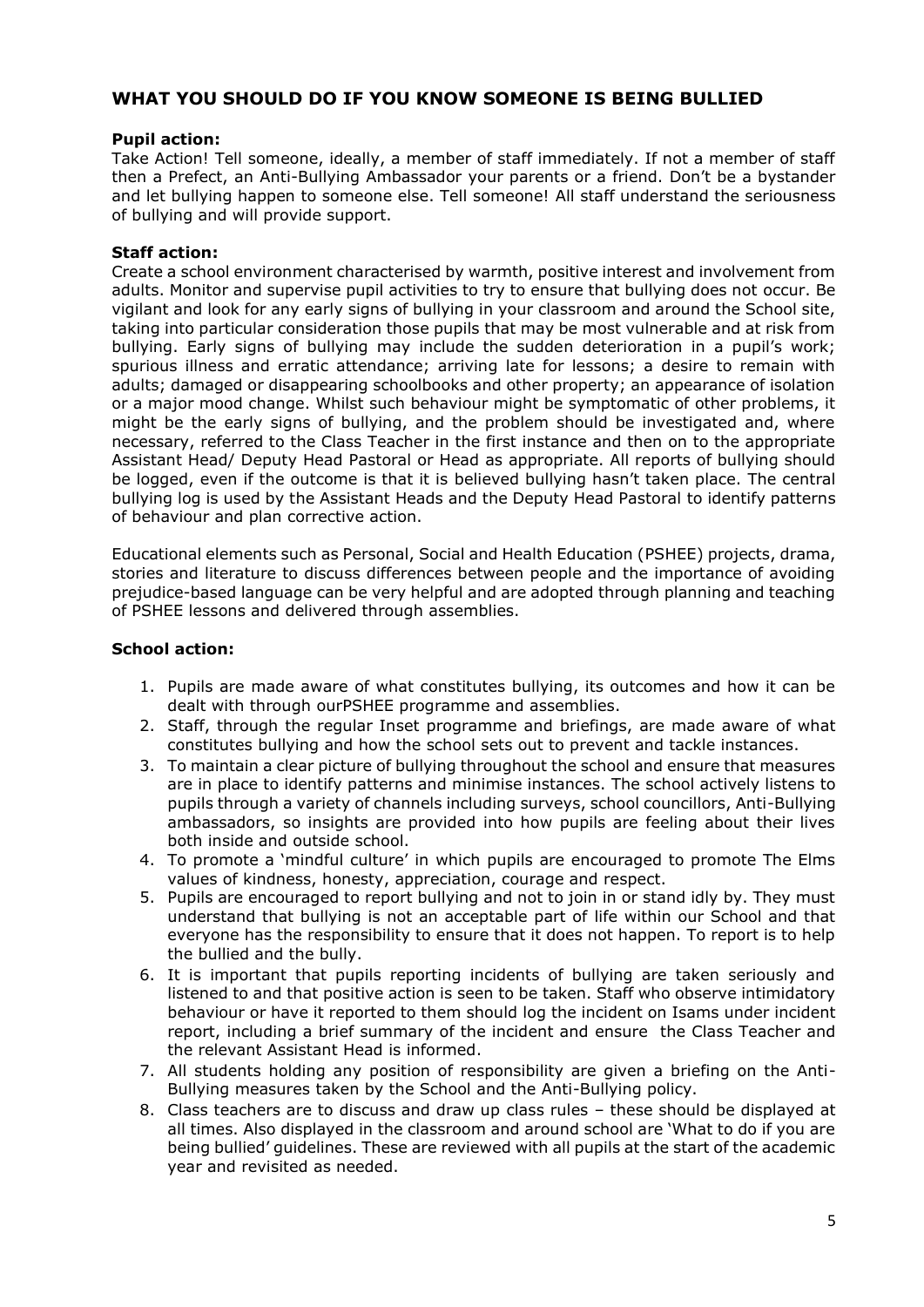- 9. Childline references displaying phone numbers and web addresses are posted throughout the school.
- 10. The school will work with the parents of the bully and the bullied, engaging with them promptly when issues of bullying come to light. This partnership will provide consistent guidance away from any bullying behaviour.
- 11. The bully and the bullied may be offered counselling to help them with coping strategies so they can be happy and feel safe in school.
- 12. Following any incident of bullying the situation will be formally monitored over a period of time to ensure behaviour improves and the pupils feel safe and supported. Patterns of conduct likely to cause unease to pupils will also be monitored as will places on the site where pupils feel vulnerable.
- 13. The school also covers Anti-Bullying as a core part of the staff induction programme and staff training so all staff are fully aware of their role in maintaining a safe & happy school and their legal responsibilities.
- 14.Carry out risk assessments with pupils and staff to identify the times, places and circumstances in which the risk of bullying is greatest. Resultant action will be taken to counteract the risk of bullying.
- 15. Maintain effective policies and procedures relating to Acceptable use of Technology, E-safety, Whistleblowing, Mobile Phones and Personal Devices, Behaviour Management, Photographs and Images of children and Child Protection and Safeguarding Policy
- 16. The results of the bullying surveys are discussed at a senior level and with class teachers, to review and identify action that may be required. Key features of the survey are shared with pupils through assemblies.

## **Parent Action:**

Parents should report any anxieties they may have to the Class Teacher in the first instance. These would be passed on to the relevant Assistant Head, Deputy Head Pastoral or Head as necessary. Parents can be reassured that the School will treat their concerns seriously, and sensitively, and that they will be kept informed of any action taken.

# **DEALING WITH INCIDENTS OF BULLYING**

Incidents of bullying are likely to be treated as a matter of serious misconduct within our School's sanction structure. Instances of staff being bullied will also be taken very seriously and such cases are likely to be dealt with according to the Staff Capability and Disciplinary Policy with respect to the Whistleblowing Policy.

It is the responsibility of all members of staff to deal with incidents of pupils bullying other pupils. Indeed, the member of staff "on the scene" is often best placed to take prompt action and to deal with each individual incident in an appropriate manner. There is no one way of dealing with incidents; however, the following guidelines should be followed:

- 1. It is important, in the first instance, to reassure the victim of bullying that they were right in coming forward. Staff should liaise with the relevant Assistant Head, Deputy Head Pastoral or Head where appropriate to determine the most appropriate course of action.
- 2. Where practicable, the pupil(s) involved should write down their version of the incidents. If this is not possible (due to the age or ability of the child involved) an older child or adult should write down their version of events. Find out the facts, talk to the bullies and the victims individually and any pupils that may have witnessed the incident.
- 3. Staff are to complete the Bullying log which can be found in Sharepoint and inform a member of the leadership team. This log will be discussed periodically by the leadership team and can be used if bullying is continued over a longer than usual period of time. The bullying log will note suitable actions that have been taken by the school to reduce the incidence of bullying.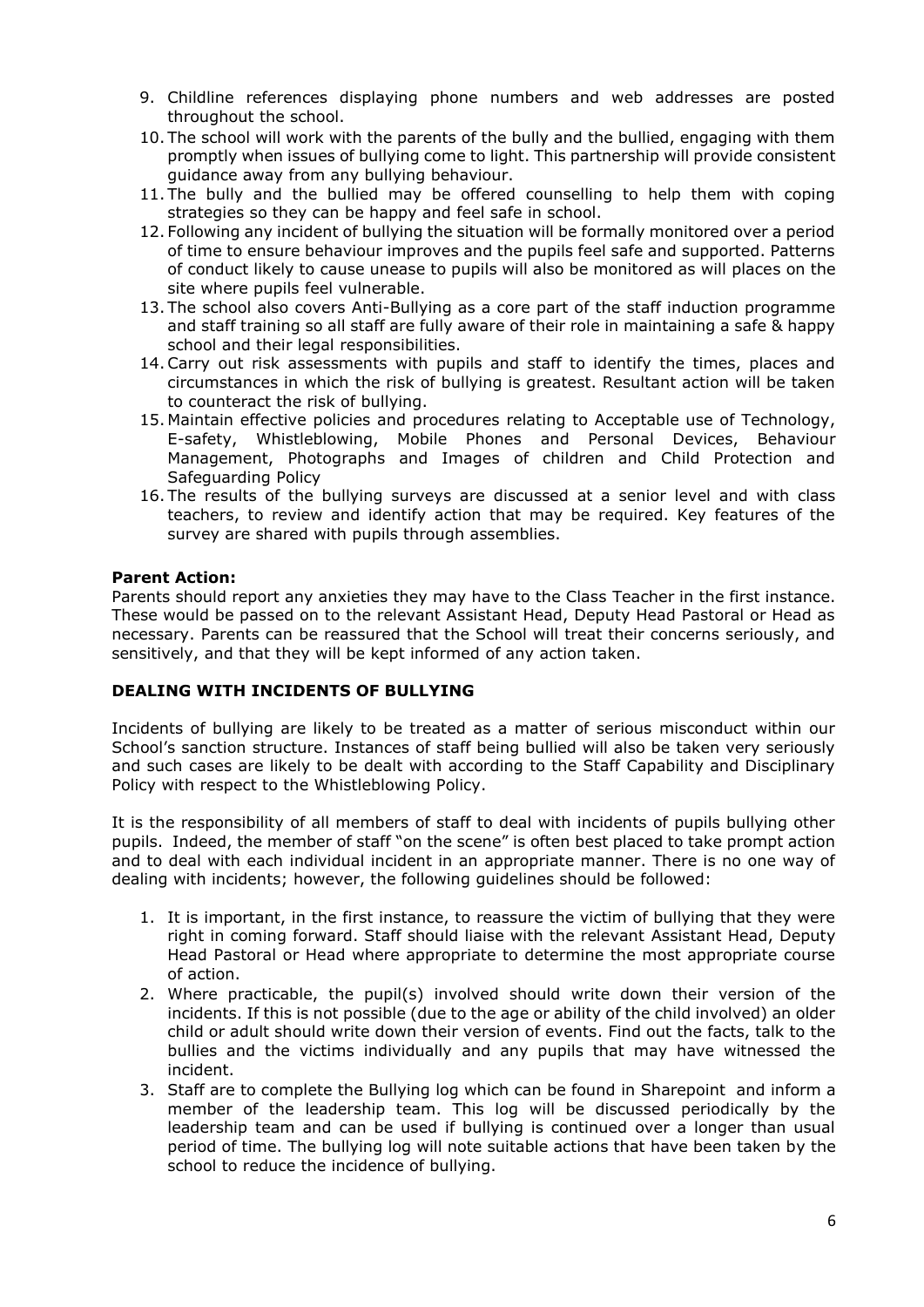- 4. Guidance and support will be given to both the victim and the bully. Pupils may be referred to the School Counsellor.
- 5. Depending upon the seriousness of the incident the School may call a meeting with the parents, the pupil may receive a formal or final written warning, or, in the most serious cases, the pupil may be required to be withdrawn from the School or excluded. The resultant action will always be consistent with the School Behaviour Management Policy.
- 6. A bullying incident should be treated as a child protection concern when there is 'reasonable cause to suspect that a child is suffering or likely to suffer significant harm', and the DSL should be informed and the appropriate action taken. (See child Protection Policy)
- 7. The school will make clear its expectations to any pupil who has bullied someone. In line with our zero tolerance approach, persistent bullying behaviour can jeopardise a pupil's place at the school. Policy to be read in conjunction with Behaviour Policy and Acceptable Use of Policy.

Incidents of bullying are summarised by report and reviewed in each meeting of the Child Protection, Welfare and Boarding Sub-Committee of the Governing Body.

## **CYBER BULLYING**

The Elms embraces the advantages of modern technology in terms of the educational benefits it brings, however the school is mindful of the potential for bullying to occur. All pupils have a right not to be bullied and bullying is always unacceptable. The school also recognises that it must take note of bullying that occurs outside school which spills over into school.

"Cyber-Bullying" is the use of electronic information and communication devices, to include but not be limited to, e-mail messages, instant messaging, text messaging, cellular telephone communications, internet blogs, internet chat rooms, internet postings, and defamatory websites, that:

- 1. Deliberately threatens, harasses, intimidates an individual or group of individuals; or
- 2. Places an individual in reasonable fear of harm to the individual or damage to the individual's property; or
- 3. Has the effect of substantially disrupting the orderly operation of the school.

The Elms educates its pupils both in the proper use of telecommunications and about the serious consequences of cyber-bullying and will through PSHEE, ICT lessons and assemblies continue to inform and educate its pupils in these fast changing times. The Elms, in partnership with Trent College, has systems in place to block access to inappropriate websites, using firewalls, antivirus protection and filtering systems and no pupil is allowed to work on the internet unsupervised.

#### **Mobile Phones**

The Elms believes that children do not need a mobile phone at school unless they travel to and from school on the bus. In this instance children should hand their mobile phone to their teacher at the start of the day and collect it before going home.

## **Guidance for Staff**

If you suspect or are told about a cyber-bullying incident, follow the protocol outlined below:

#### **Mobile Phones**

- Ask the pupil to show you the mobile phone
- Note clearly everything on the screen relating to an inappropriate text message or image, to include date, time and names